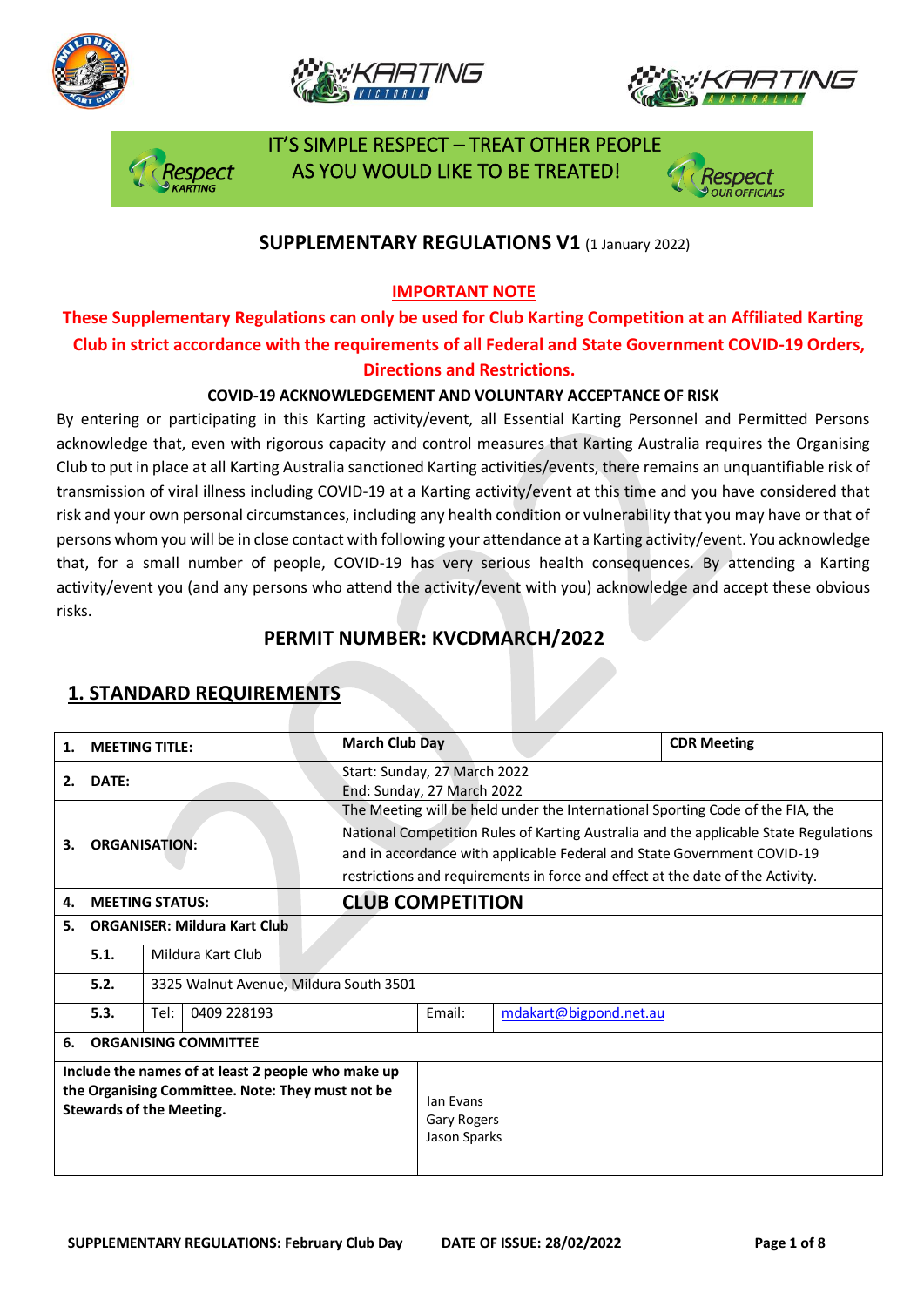







# IT'S SIMPLE RESPECT – TREAT OTHER PEOPLE Respect AS YOU WOULD LIKE TO BE TREATED!



| 7. ESSENTIAL OFFICIALS (Ref: General Rules Chapter 7 Rule 4 - "Essential Officials")                                                                     |                                              |  |  |  |
|----------------------------------------------------------------------------------------------------------------------------------------------------------|----------------------------------------------|--|--|--|
| <b>Stewards of The Meeting</b><br>Note: Chief Steward Must be Grade 3 or Higher                                                                          | Les O'Connor (Chief Steward)                 |  |  |  |
| Clerk of the Course                                                                                                                                      | Kay O'Connor                                 |  |  |  |
| Note: Up to 35 Entries May be Grade 4 or Higher. More than 35 Entries* Must be Grade 3 or Higher<br>* See General Rules Chapter 7 Rule 4 Guidance Note 2 |                                              |  |  |  |
| Chief Scrutineer: May be Grade 4 or Higher                                                                                                               | Michael Lanza                                |  |  |  |
| Chief Timekeeper:                                                                                                                                        | David Coulson                                |  |  |  |
| <b>Emergency and Medical Services:</b>                                                                                                                   | Kay O'Connor / Andrew Mentiplay              |  |  |  |
| <b>OTHER OFFICIALS</b><br>8.                                                                                                                             |                                              |  |  |  |
| Assistant Clerk Of The Course:                                                                                                                           | <b>Gary Rogers</b>                           |  |  |  |
| <b>Starter</b>                                                                                                                                           | <b>Ross Gathercole</b>                       |  |  |  |
| Scales Marshal                                                                                                                                           | <b>Robert Klarich</b>                        |  |  |  |
| <b>Grid Marshal</b>                                                                                                                                      | Robbie Chamberlain                           |  |  |  |
| Secretary of the Meeting                                                                                                                                 | Jason Sparks                                 |  |  |  |
| Timekeeper                                                                                                                                               | David Coulson                                |  |  |  |
| <b>CIRCUIT DETAILS</b><br>9.                                                                                                                             |                                              |  |  |  |
| <b>Circuit Name:</b>                                                                                                                                     | Mildura Kart Raceway                         |  |  |  |
| <b>Circuit Address:</b>                                                                                                                                  | 3325 Walnut Avenue, Mildura South, 3501, Vic |  |  |  |
| <b>Track Length:</b>                                                                                                                                     | 801 Metres                                   |  |  |  |
| <b>Direction Of Racing:</b>                                                                                                                              | Anti Clockwise                               |  |  |  |
| <b>Track Density:</b>                                                                                                                                    | 32                                           |  |  |  |
| <b>Notice Board:</b>                                                                                                                                     | Next to the race secretary box               |  |  |  |
| <b>Stewards Office:</b>                                                                                                                                  | Behind race secretary office                 |  |  |  |
| <b>Mechanical Breakdown Lane:</b>                                                                                                                        | Will Not be in use at this Meeting.          |  |  |  |
| Parc Fermé:                                                                                                                                              | In-grid, Scales shed & behind scales shed    |  |  |  |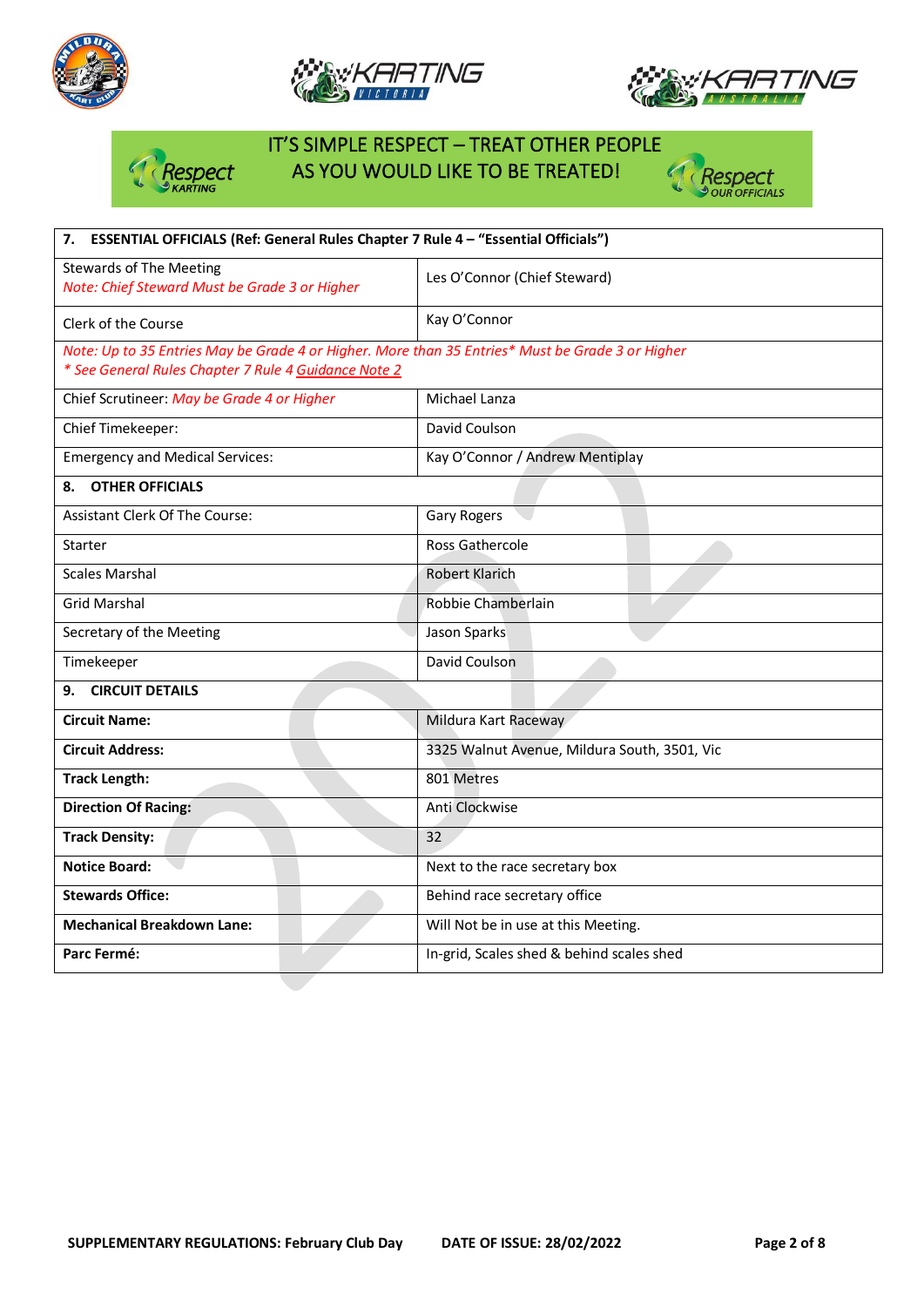







## IT'S SIMPLE RESPECT – TREAT OTHER PEOPLE spect AS YOU WOULD LIKE TO BE TREATED!



## **2. ADMINISTRATION**

| 1.                                                                                                               |                      | Anyone that holds a KA karting licence may compete at club events                        |                  |                                                                                                                          |  |  |
|------------------------------------------------------------------------------------------------------------------|----------------------|------------------------------------------------------------------------------------------|------------------|--------------------------------------------------------------------------------------------------------------------------|--|--|
| 2.                                                                                                               | Event.               | The Club must maintain a register of all permitted persons who enter the Circuit for the |                  |                                                                                                                          |  |  |
| 3.                                                                                                               |                      |                                                                                          |                  | The number of entries in the Event is strictly limited by Government Directions/Orders.                                  |  |  |
|                                                                                                                  |                      |                                                                                          |                  | Pre-entry for the Event is essential. There will be NO ENTRIES ACCEPTED ON THE DAY.                                      |  |  |
|                                                                                                                  |                      | The Competition Groups listed below are permitted to compete at this Meeting.            |                  |                                                                                                                          |  |  |
| <b>COMPETITION GROUPS</b><br>4.                                                                                  |                      | Competition Group names as listed in the 2022 Australian Karting Manual Competition      |                  |                                                                                                                          |  |  |
|                                                                                                                  |                      | Rules Chapter 5 Rule 7 must be used.                                                     |                  |                                                                                                                          |  |  |
|                                                                                                                  |                      | See the Important Notes for Clubs About 4SS Racing (Class Rules, Chapter 20)             |                  |                                                                                                                          |  |  |
| <b>Competition Group</b>                                                                                         |                      | <b>Eligible Classes for each Competition Group</b>                                       |                  |                                                                                                                          |  |  |
| Cadet                                                                                                            | Cadet 9              | Cadet 12                                                                                 | Cadet 4SS        | <b>NOTE: Cadet 9 and Cadet 4SS MUST be</b><br>arranged behind Cadet 12.                                                  |  |  |
| <b>Junior (Lower Performance)</b>                                                                                | KA4                  | Light and Heavy                                                                          |                  |                                                                                                                          |  |  |
| <b>Junior (Higher Performance)</b>                                                                               | KA3                  |                                                                                          |                  |                                                                                                                          |  |  |
| <b>Senior 4 Stroke</b>                                                                                           | 4SS Senior           |                                                                                          |                  |                                                                                                                          |  |  |
| <b>Senior (Lower Performance)</b>                                                                                |                      |                                                                                          | Light and Medium | Victorian Combined Light, Medium,                                                                                        |  |  |
|                                                                                                                  | KA3                  |                                                                                          |                  | <b>Heavy and Masters</b>                                                                                                 |  |  |
| <b>Senior TaG</b>                                                                                                | <b>TaG 125</b>       |                                                                                          |                  | X30                                                                                                                      |  |  |
|                                                                                                                  |                      |                                                                                          |                  |                                                                                                                          |  |  |
| $\bullet$<br>(2) groups.                                                                                         |                      |                                                                                          |                  | Should any Competition Group reach 80% of the Track Density, the Classes in that Competition Group may be split into two |  |  |
| <b>ENTRIES</b><br>5.                                                                                             |                      |                                                                                          |                  |                                                                                                                          |  |  |
| 2.1 ENTRIES OPEN:                                                                                                | When approved on CMS |                                                                                          |                  |                                                                                                                          |  |  |
|                                                                                                                  |                      | A minimum of one (2) day prior to the commencement of the Meeting 11.59pm 25/03/2022     |                  |                                                                                                                          |  |  |
| 2.2 ENTRIES CLOSE:                                                                                               |                      | NO LATE ENTRIES ACCEPTED.                                                                |                  |                                                                                                                          |  |  |
|                                                                                                                  |                      |                                                                                          |                  |                                                                                                                          |  |  |
| 2.4 ENTRIES CLOSE:                                                                                               | 11.59pm 25/03/2022   |                                                                                          |                  |                                                                                                                          |  |  |
| <b>ENTRY FEE</b><br>6.                                                                                           |                      |                                                                                          |                  |                                                                                                                          |  |  |
| 3.1 The Entry Fee for each Competition Group at this Meeting including GST including the TDF levy is as follows: |                      |                                                                                          |                  |                                                                                                                          |  |  |
| <b>Competition Group Name</b>                                                                                    | <b>Entry Fee</b>     |                                                                                          |                  |                                                                                                                          |  |  |
| All Groups                                                                                                       | \$40                 |                                                                                          |                  |                                                                                                                          |  |  |
| Cadet and Junior Groups                                                                                          |                      | \$40                                                                                     |                  |                                                                                                                          |  |  |
| Senior Groups                                                                                                    |                      | \$40                                                                                     |                  |                                                                                                                          |  |  |
| Second or Third Groups Entered                                                                                   |                      | \$40                                                                                     |                  |                                                                                                                          |  |  |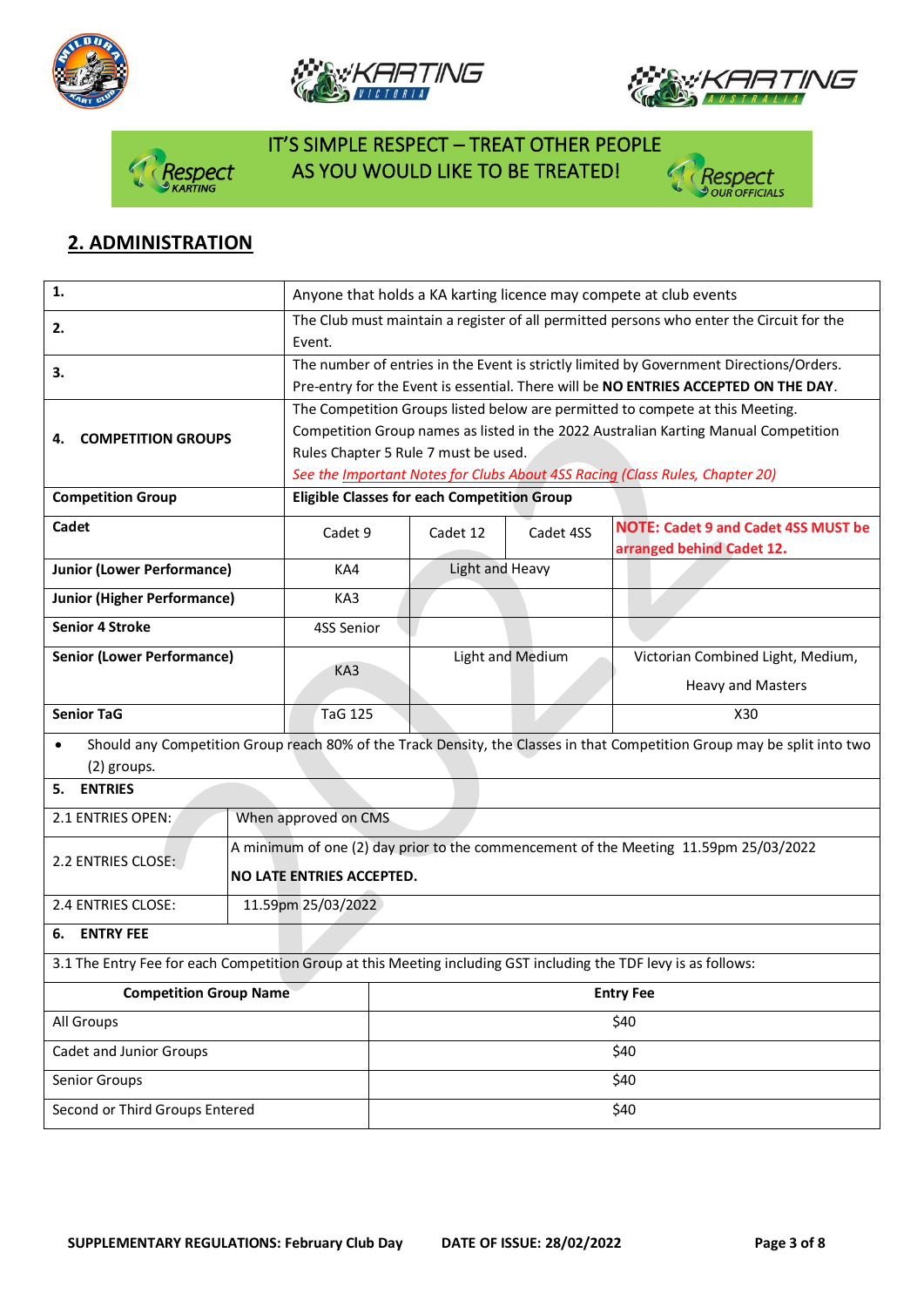







## IT'S SIMPLE RESPECT – TREAT OTHER PEOPLE AS YOU WOULD LIKE TO BE TREATED!



### **7. ENTRY PROCEDURE**

4.1 Each Entry for this Meeting must be made using the CMS as follows:

- Log on to your driver information vi[a http://www.karting.net.au/](http://www.karting.net.au/)
- Click on the licence and entries icon (top centre of the screen)
- Click on the "Enter a Race Meeting" icon
- Enter your log on details
- Under 'My Details' functions, choose 'Pre Enter Race Meeting'
- Choose the State in which the Meeting is being held
- Choose the Club who is the Organiser of the Meeting

4.2 Payment of the Entry Fee can be made as follows:

Credit card Payments can be made via CMS using SecurePay ONLY

#### **8. MINIMUM ENTRIES**

5.1 4 is the minimum number of pre-entries which must be received for each Competition Group.

5.2 If insufficient entries are received for a Competition Group to form in its own right, the Competition Group must be consolidated in accordance with the Competition Rules Chapter 1 – Rule 9.

#### **9. BRING A MATE SESSION**

6.1 A "Bring a Mate" session Will Not be conducted at this Meeting.

#### **10. TEAMS COMPETITION**

7.1 Teams Competition Will Not be conducted at this Meeting.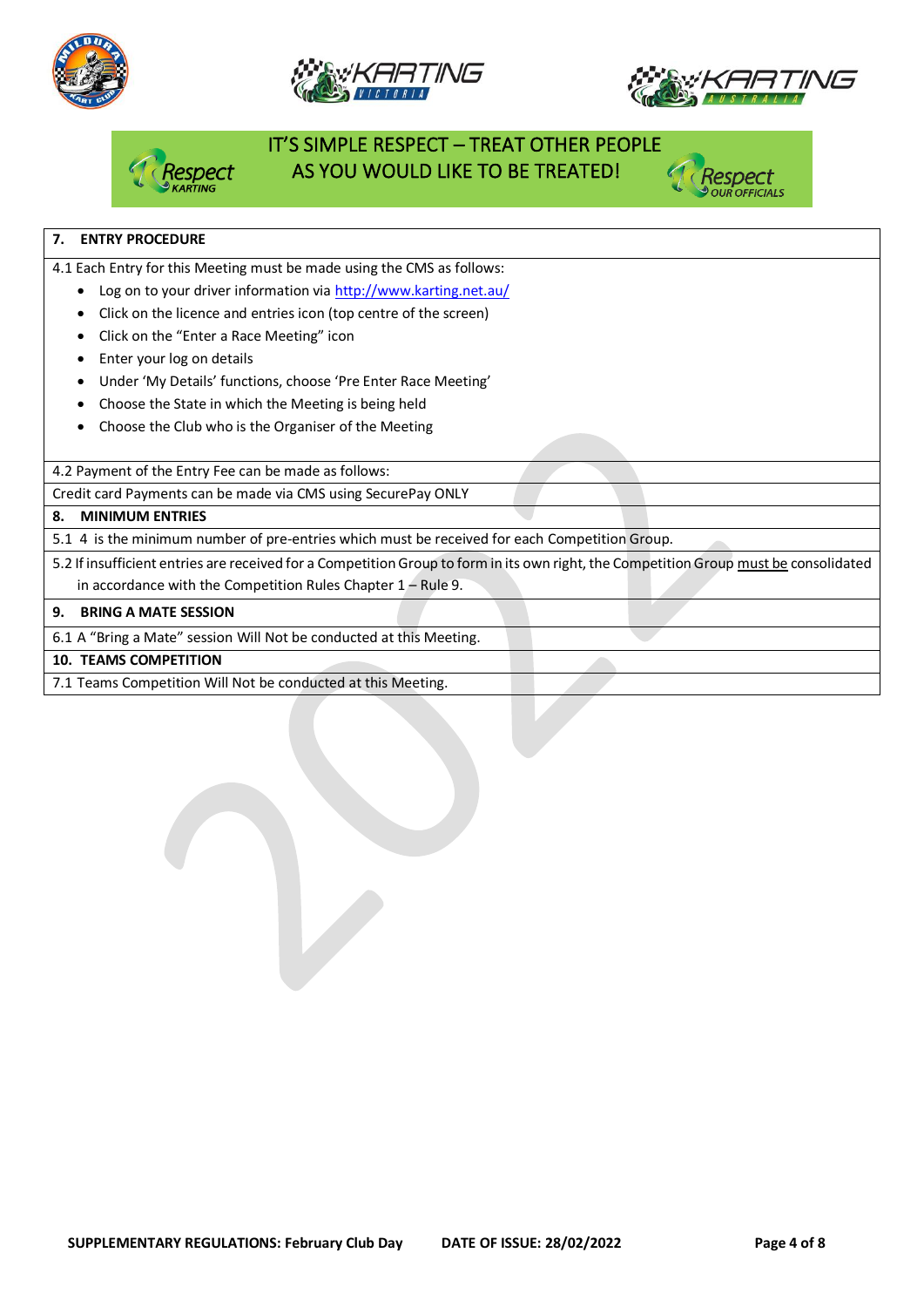







 IT'S SIMPLE RESPECT – TREAT OTHER PEOPLE **Dect AS YOU WOULD LIKE TO BE TREATED!** 



## **3. SPECIFIC COVID-19 RESTRICTION AND MITIGATION REQUIREMENTS**

**COVIDSafe ACTION PLAN** (When required at law)

The Club has completed a COVIDSafe Action Plan and submitted it to the relevant State Government Department. All actions identified as being required to be done to create a COVIDSafe Event and Club facility must be carried out prior to and during the Event.

| No person who has symptoms consistent with COVID-19 (this includes any fever, respiratory<br>symptoms, shortness of breath, sore throat, cough, lack of smell or fatigue) is permitted to attend<br>1.1.<br>the Circuit or participate in the Event.<br>Any person who starts to feel unwell or to exhibit symptoms of COVID-19 during the Event must<br>immediately avoid contact with all persons at the Circuit and MUST IMMEDIATELY LEAVE the<br>1.2.<br>Circuit.<br>Note - The number chosen in 2.1 must not exceed the maximum number of people permitted to gather under State<br>2.<br><b>Public Health Authority Orders/Directions/Regulations.</b><br>SOCIAL DISTANCING AND DENSITY REQUIRMENTS<br>2.1.<br>Essential Karting Personnel and Permitted Persons are not permitted to gather in groups greater than Choose a<br>number while in attendance at the Event. (Delete if no limit on Group size by the State Government required)<br>2.2.<br>Government prescribed Social Distancing measures must always be observed.<br>2.3.<br>The use by Permitted Persons of any indoor facilities is strictly limited by the Density Quotient of the room as included<br>in the Club's COVIDSafe Action Plan.<br>2.4.<br>Food service provided at the Event must fully comply with<br>all State Public Health<br>Authority<br>Orders/Directions/Regulations.<br>Hand Hygiene must be available at all food service outlets.<br>$\bullet$<br>Regular cleaning in accordance with the Club's COVIDSafe Action Plan MUST be carried out throughout the Event.<br>$\bullet$<br>3.<br><b>Check In Requirements</b><br>All Attendees MUST complete and submit the Karting Australia COVID-19 Declaration, or the compulsory State<br>Government issued QR Code Check-In (delete which is not relevant) upon arrival at the venue if required by the<br>3.1<br><b>State or Federal Government.</b><br>4.<br>HYGIENE FACILITIES - TOILET/WASHROOM FACILITIES and HAND SANITISER<br>4.1<br>The Club is required to provide facilities to ensure general and sensible hygiene practices are maintained.<br>Toilet and washroom facilities at the Circuit must be open and available for use.<br>4.2<br>Washroom facilities must be properly equipped with liquid soap, running water and either air hand driers or paper<br>towels.<br>4.3<br>The toilets and washroom facilities must be cleaned at least once during the day or as otherwise required in<br>$\bullet$<br>accordance with the Club's COVIDSafe Action Plan<br>It is strongly recommended that Essential Karting Personnel and Permitted Persons bring their own supply of hand<br>sanitiser for use in accordance with government recommendations in addition to hand sanitiser that is supplied by the<br>4.4<br>Club. | 1. | PERMITTED AND NON-PERMITTED PERSONS |  |  |  |  |  |
|---------------------------------------------------------------------------------------------------------------------------------------------------------------------------------------------------------------------------------------------------------------------------------------------------------------------------------------------------------------------------------------------------------------------------------------------------------------------------------------------------------------------------------------------------------------------------------------------------------------------------------------------------------------------------------------------------------------------------------------------------------------------------------------------------------------------------------------------------------------------------------------------------------------------------------------------------------------------------------------------------------------------------------------------------------------------------------------------------------------------------------------------------------------------------------------------------------------------------------------------------------------------------------------------------------------------------------------------------------------------------------------------------------------------------------------------------------------------------------------------------------------------------------------------------------------------------------------------------------------------------------------------------------------------------------------------------------------------------------------------------------------------------------------------------------------------------------------------------------------------------------------------------------------------------------------------------------------------------------------------------------------------------------------------------------------------------------------------------------------------------------------------------------------------------------------------------------------------------------------------------------------------------------------------------------------------------------------------------------------------------------------------------------------------------------------------------------------------------------------------------------------------------------------------------------------------------------------------------------------------------------------------------------------------------------------------------------------------------------------------------------------------------------------|----|-------------------------------------|--|--|--|--|--|
|                                                                                                                                                                                                                                                                                                                                                                                                                                                                                                                                                                                                                                                                                                                                                                                                                                                                                                                                                                                                                                                                                                                                                                                                                                                                                                                                                                                                                                                                                                                                                                                                                                                                                                                                                                                                                                                                                                                                                                                                                                                                                                                                                                                                                                                                                                                                                                                                                                                                                                                                                                                                                                                                                                                                                                                       |    |                                     |  |  |  |  |  |
|                                                                                                                                                                                                                                                                                                                                                                                                                                                                                                                                                                                                                                                                                                                                                                                                                                                                                                                                                                                                                                                                                                                                                                                                                                                                                                                                                                                                                                                                                                                                                                                                                                                                                                                                                                                                                                                                                                                                                                                                                                                                                                                                                                                                                                                                                                                                                                                                                                                                                                                                                                                                                                                                                                                                                                                       |    |                                     |  |  |  |  |  |
|                                                                                                                                                                                                                                                                                                                                                                                                                                                                                                                                                                                                                                                                                                                                                                                                                                                                                                                                                                                                                                                                                                                                                                                                                                                                                                                                                                                                                                                                                                                                                                                                                                                                                                                                                                                                                                                                                                                                                                                                                                                                                                                                                                                                                                                                                                                                                                                                                                                                                                                                                                                                                                                                                                                                                                                       |    |                                     |  |  |  |  |  |
|                                                                                                                                                                                                                                                                                                                                                                                                                                                                                                                                                                                                                                                                                                                                                                                                                                                                                                                                                                                                                                                                                                                                                                                                                                                                                                                                                                                                                                                                                                                                                                                                                                                                                                                                                                                                                                                                                                                                                                                                                                                                                                                                                                                                                                                                                                                                                                                                                                                                                                                                                                                                                                                                                                                                                                                       |    |                                     |  |  |  |  |  |
|                                                                                                                                                                                                                                                                                                                                                                                                                                                                                                                                                                                                                                                                                                                                                                                                                                                                                                                                                                                                                                                                                                                                                                                                                                                                                                                                                                                                                                                                                                                                                                                                                                                                                                                                                                                                                                                                                                                                                                                                                                                                                                                                                                                                                                                                                                                                                                                                                                                                                                                                                                                                                                                                                                                                                                                       |    |                                     |  |  |  |  |  |
|                                                                                                                                                                                                                                                                                                                                                                                                                                                                                                                                                                                                                                                                                                                                                                                                                                                                                                                                                                                                                                                                                                                                                                                                                                                                                                                                                                                                                                                                                                                                                                                                                                                                                                                                                                                                                                                                                                                                                                                                                                                                                                                                                                                                                                                                                                                                                                                                                                                                                                                                                                                                                                                                                                                                                                                       |    |                                     |  |  |  |  |  |
|                                                                                                                                                                                                                                                                                                                                                                                                                                                                                                                                                                                                                                                                                                                                                                                                                                                                                                                                                                                                                                                                                                                                                                                                                                                                                                                                                                                                                                                                                                                                                                                                                                                                                                                                                                                                                                                                                                                                                                                                                                                                                                                                                                                                                                                                                                                                                                                                                                                                                                                                                                                                                                                                                                                                                                                       |    |                                     |  |  |  |  |  |
|                                                                                                                                                                                                                                                                                                                                                                                                                                                                                                                                                                                                                                                                                                                                                                                                                                                                                                                                                                                                                                                                                                                                                                                                                                                                                                                                                                                                                                                                                                                                                                                                                                                                                                                                                                                                                                                                                                                                                                                                                                                                                                                                                                                                                                                                                                                                                                                                                                                                                                                                                                                                                                                                                                                                                                                       |    |                                     |  |  |  |  |  |
|                                                                                                                                                                                                                                                                                                                                                                                                                                                                                                                                                                                                                                                                                                                                                                                                                                                                                                                                                                                                                                                                                                                                                                                                                                                                                                                                                                                                                                                                                                                                                                                                                                                                                                                                                                                                                                                                                                                                                                                                                                                                                                                                                                                                                                                                                                                                                                                                                                                                                                                                                                                                                                                                                                                                                                                       |    |                                     |  |  |  |  |  |
|                                                                                                                                                                                                                                                                                                                                                                                                                                                                                                                                                                                                                                                                                                                                                                                                                                                                                                                                                                                                                                                                                                                                                                                                                                                                                                                                                                                                                                                                                                                                                                                                                                                                                                                                                                                                                                                                                                                                                                                                                                                                                                                                                                                                                                                                                                                                                                                                                                                                                                                                                                                                                                                                                                                                                                                       |    |                                     |  |  |  |  |  |
|                                                                                                                                                                                                                                                                                                                                                                                                                                                                                                                                                                                                                                                                                                                                                                                                                                                                                                                                                                                                                                                                                                                                                                                                                                                                                                                                                                                                                                                                                                                                                                                                                                                                                                                                                                                                                                                                                                                                                                                                                                                                                                                                                                                                                                                                                                                                                                                                                                                                                                                                                                                                                                                                                                                                                                                       |    |                                     |  |  |  |  |  |
|                                                                                                                                                                                                                                                                                                                                                                                                                                                                                                                                                                                                                                                                                                                                                                                                                                                                                                                                                                                                                                                                                                                                                                                                                                                                                                                                                                                                                                                                                                                                                                                                                                                                                                                                                                                                                                                                                                                                                                                                                                                                                                                                                                                                                                                                                                                                                                                                                                                                                                                                                                                                                                                                                                                                                                                       |    |                                     |  |  |  |  |  |
|                                                                                                                                                                                                                                                                                                                                                                                                                                                                                                                                                                                                                                                                                                                                                                                                                                                                                                                                                                                                                                                                                                                                                                                                                                                                                                                                                                                                                                                                                                                                                                                                                                                                                                                                                                                                                                                                                                                                                                                                                                                                                                                                                                                                                                                                                                                                                                                                                                                                                                                                                                                                                                                                                                                                                                                       |    |                                     |  |  |  |  |  |
|                                                                                                                                                                                                                                                                                                                                                                                                                                                                                                                                                                                                                                                                                                                                                                                                                                                                                                                                                                                                                                                                                                                                                                                                                                                                                                                                                                                                                                                                                                                                                                                                                                                                                                                                                                                                                                                                                                                                                                                                                                                                                                                                                                                                                                                                                                                                                                                                                                                                                                                                                                                                                                                                                                                                                                                       |    |                                     |  |  |  |  |  |
|                                                                                                                                                                                                                                                                                                                                                                                                                                                                                                                                                                                                                                                                                                                                                                                                                                                                                                                                                                                                                                                                                                                                                                                                                                                                                                                                                                                                                                                                                                                                                                                                                                                                                                                                                                                                                                                                                                                                                                                                                                                                                                                                                                                                                                                                                                                                                                                                                                                                                                                                                                                                                                                                                                                                                                                       |    |                                     |  |  |  |  |  |
|                                                                                                                                                                                                                                                                                                                                                                                                                                                                                                                                                                                                                                                                                                                                                                                                                                                                                                                                                                                                                                                                                                                                                                                                                                                                                                                                                                                                                                                                                                                                                                                                                                                                                                                                                                                                                                                                                                                                                                                                                                                                                                                                                                                                                                                                                                                                                                                                                                                                                                                                                                                                                                                                                                                                                                                       |    |                                     |  |  |  |  |  |
|                                                                                                                                                                                                                                                                                                                                                                                                                                                                                                                                                                                                                                                                                                                                                                                                                                                                                                                                                                                                                                                                                                                                                                                                                                                                                                                                                                                                                                                                                                                                                                                                                                                                                                                                                                                                                                                                                                                                                                                                                                                                                                                                                                                                                                                                                                                                                                                                                                                                                                                                                                                                                                                                                                                                                                                       |    |                                     |  |  |  |  |  |
|                                                                                                                                                                                                                                                                                                                                                                                                                                                                                                                                                                                                                                                                                                                                                                                                                                                                                                                                                                                                                                                                                                                                                                                                                                                                                                                                                                                                                                                                                                                                                                                                                                                                                                                                                                                                                                                                                                                                                                                                                                                                                                                                                                                                                                                                                                                                                                                                                                                                                                                                                                                                                                                                                                                                                                                       |    |                                     |  |  |  |  |  |
|                                                                                                                                                                                                                                                                                                                                                                                                                                                                                                                                                                                                                                                                                                                                                                                                                                                                                                                                                                                                                                                                                                                                                                                                                                                                                                                                                                                                                                                                                                                                                                                                                                                                                                                                                                                                                                                                                                                                                                                                                                                                                                                                                                                                                                                                                                                                                                                                                                                                                                                                                                                                                                                                                                                                                                                       |    |                                     |  |  |  |  |  |
|                                                                                                                                                                                                                                                                                                                                                                                                                                                                                                                                                                                                                                                                                                                                                                                                                                                                                                                                                                                                                                                                                                                                                                                                                                                                                                                                                                                                                                                                                                                                                                                                                                                                                                                                                                                                                                                                                                                                                                                                                                                                                                                                                                                                                                                                                                                                                                                                                                                                                                                                                                                                                                                                                                                                                                                       |    |                                     |  |  |  |  |  |
|                                                                                                                                                                                                                                                                                                                                                                                                                                                                                                                                                                                                                                                                                                                                                                                                                                                                                                                                                                                                                                                                                                                                                                                                                                                                                                                                                                                                                                                                                                                                                                                                                                                                                                                                                                                                                                                                                                                                                                                                                                                                                                                                                                                                                                                                                                                                                                                                                                                                                                                                                                                                                                                                                                                                                                                       |    |                                     |  |  |  |  |  |
|                                                                                                                                                                                                                                                                                                                                                                                                                                                                                                                                                                                                                                                                                                                                                                                                                                                                                                                                                                                                                                                                                                                                                                                                                                                                                                                                                                                                                                                                                                                                                                                                                                                                                                                                                                                                                                                                                                                                                                                                                                                                                                                                                                                                                                                                                                                                                                                                                                                                                                                                                                                                                                                                                                                                                                                       |    |                                     |  |  |  |  |  |
|                                                                                                                                                                                                                                                                                                                                                                                                                                                                                                                                                                                                                                                                                                                                                                                                                                                                                                                                                                                                                                                                                                                                                                                                                                                                                                                                                                                                                                                                                                                                                                                                                                                                                                                                                                                                                                                                                                                                                                                                                                                                                                                                                                                                                                                                                                                                                                                                                                                                                                                                                                                                                                                                                                                                                                                       |    |                                     |  |  |  |  |  |
|                                                                                                                                                                                                                                                                                                                                                                                                                                                                                                                                                                                                                                                                                                                                                                                                                                                                                                                                                                                                                                                                                                                                                                                                                                                                                                                                                                                                                                                                                                                                                                                                                                                                                                                                                                                                                                                                                                                                                                                                                                                                                                                                                                                                                                                                                                                                                                                                                                                                                                                                                                                                                                                                                                                                                                                       |    |                                     |  |  |  |  |  |
|                                                                                                                                                                                                                                                                                                                                                                                                                                                                                                                                                                                                                                                                                                                                                                                                                                                                                                                                                                                                                                                                                                                                                                                                                                                                                                                                                                                                                                                                                                                                                                                                                                                                                                                                                                                                                                                                                                                                                                                                                                                                                                                                                                                                                                                                                                                                                                                                                                                                                                                                                                                                                                                                                                                                                                                       |    |                                     |  |  |  |  |  |
|                                                                                                                                                                                                                                                                                                                                                                                                                                                                                                                                                                                                                                                                                                                                                                                                                                                                                                                                                                                                                                                                                                                                                                                                                                                                                                                                                                                                                                                                                                                                                                                                                                                                                                                                                                                                                                                                                                                                                                                                                                                                                                                                                                                                                                                                                                                                                                                                                                                                                                                                                                                                                                                                                                                                                                                       |    |                                     |  |  |  |  |  |
|                                                                                                                                                                                                                                                                                                                                                                                                                                                                                                                                                                                                                                                                                                                                                                                                                                                                                                                                                                                                                                                                                                                                                                                                                                                                                                                                                                                                                                                                                                                                                                                                                                                                                                                                                                                                                                                                                                                                                                                                                                                                                                                                                                                                                                                                                                                                                                                                                                                                                                                                                                                                                                                                                                                                                                                       |    |                                     |  |  |  |  |  |
|                                                                                                                                                                                                                                                                                                                                                                                                                                                                                                                                                                                                                                                                                                                                                                                                                                                                                                                                                                                                                                                                                                                                                                                                                                                                                                                                                                                                                                                                                                                                                                                                                                                                                                                                                                                                                                                                                                                                                                                                                                                                                                                                                                                                                                                                                                                                                                                                                                                                                                                                                                                                                                                                                                                                                                                       |    |                                     |  |  |  |  |  |
|                                                                                                                                                                                                                                                                                                                                                                                                                                                                                                                                                                                                                                                                                                                                                                                                                                                                                                                                                                                                                                                                                                                                                                                                                                                                                                                                                                                                                                                                                                                                                                                                                                                                                                                                                                                                                                                                                                                                                                                                                                                                                                                                                                                                                                                                                                                                                                                                                                                                                                                                                                                                                                                                                                                                                                                       |    |                                     |  |  |  |  |  |
|                                                                                                                                                                                                                                                                                                                                                                                                                                                                                                                                                                                                                                                                                                                                                                                                                                                                                                                                                                                                                                                                                                                                                                                                                                                                                                                                                                                                                                                                                                                                                                                                                                                                                                                                                                                                                                                                                                                                                                                                                                                                                                                                                                                                                                                                                                                                                                                                                                                                                                                                                                                                                                                                                                                                                                                       |    |                                     |  |  |  |  |  |
|                                                                                                                                                                                                                                                                                                                                                                                                                                                                                                                                                                                                                                                                                                                                                                                                                                                                                                                                                                                                                                                                                                                                                                                                                                                                                                                                                                                                                                                                                                                                                                                                                                                                                                                                                                                                                                                                                                                                                                                                                                                                                                                                                                                                                                                                                                                                                                                                                                                                                                                                                                                                                                                                                                                                                                                       |    |                                     |  |  |  |  |  |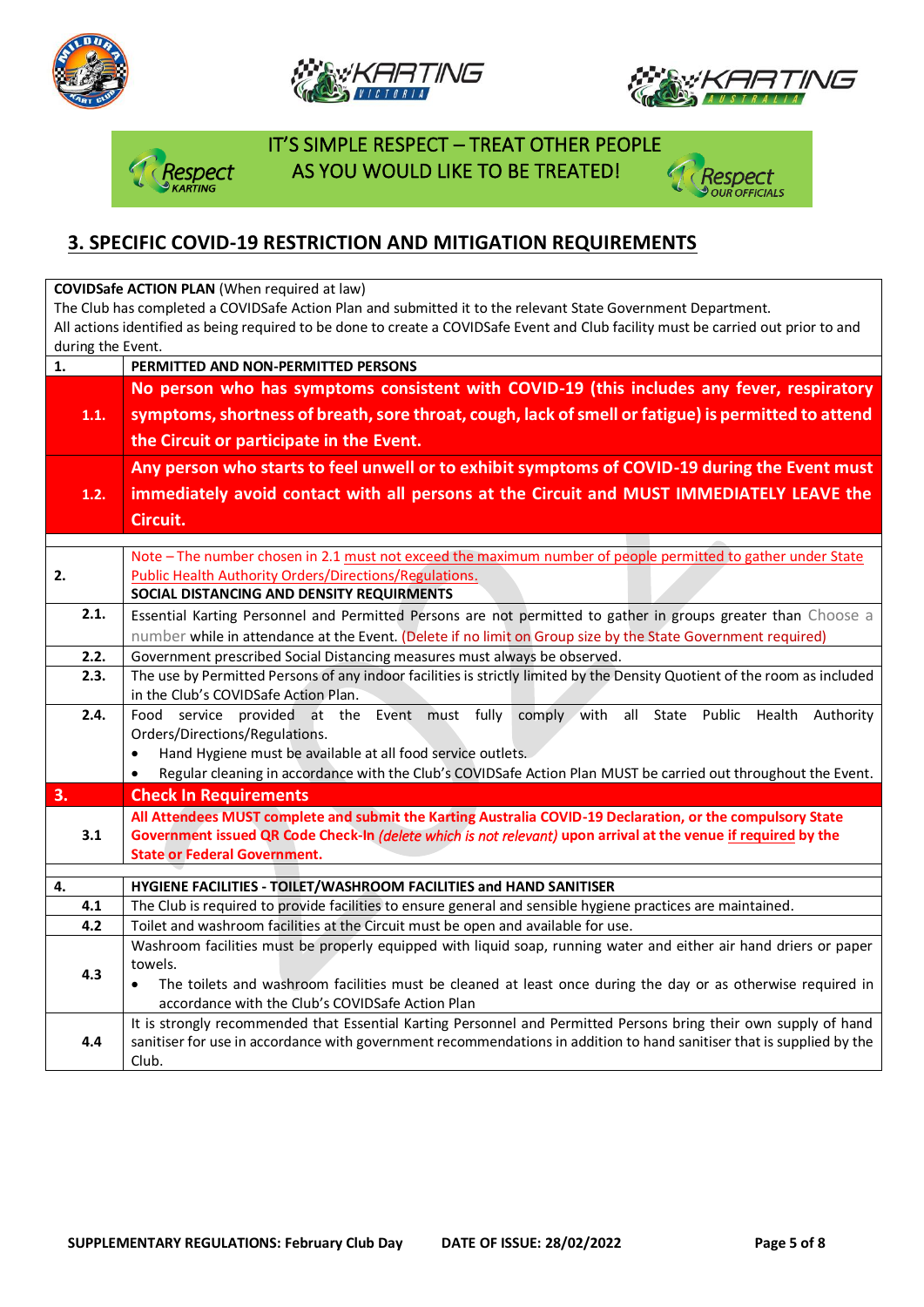







# IT'S SIMPLE RESPECT – TREAT OTHER PEOPLE espect AS YOU WOULD LIKE TO BE TREATED!



## **4. COMPETITION**

| 1.                     | <b>FORMAT OF RACING - CLUB COMPETITION GROUPS</b>                                                                                                                                                    |                                                                                                                                                                                                                                                                                                                                                 |        |    |                 |   |  |
|------------------------|------------------------------------------------------------------------------------------------------------------------------------------------------------------------------------------------------|-------------------------------------------------------------------------------------------------------------------------------------------------------------------------------------------------------------------------------------------------------------------------------------------------------------------------------------------------|--------|----|-----------------|---|--|
| 1.1                    | 2 Practice session/s of 6 minutes will be held.<br><b>Practice</b>                                                                                                                                   |                                                                                                                                                                                                                                                                                                                                                 |        |    |                 |   |  |
| 1.2                    | Qualifying                                                                                                                                                                                           | There will not be timed qualifying for any other classes at this event.                                                                                                                                                                                                                                                                         |        |    |                 |   |  |
| 1.3                    | <b>Heats &amp; Final</b>                                                                                                                                                                             | The system of gridding will be in accordance with State Regulations - Club Competition Format No.<br>16<br>H1: Random Draw<br>$\bullet$<br>H2: Random Draw<br>$\bullet$<br>H3: Points from finishing positions of Heats 1 & 2<br>$\bullet$<br>H4: Points from finishing positions of Heats 1, 2 & 3<br>Final: Finishing positions from Heat H4: |        |    |                 |   |  |
| <b>DISTANCES</b><br>2. |                                                                                                                                                                                                      |                                                                                                                                                                                                                                                                                                                                                 |        |    |                 |   |  |
| Heat 1                 |                                                                                                                                                                                                      | 8                                                                                                                                                                                                                                                                                                                                               | Heat 2 | 8  | Heat 3          | 8 |  |
| Heat 4                 |                                                                                                                                                                                                      | 8                                                                                                                                                                                                                                                                                                                                               | Final  | 10 |                 |   |  |
| 3.                     | <b>ACCESS TO CIRCUIT</b>                                                                                                                                                                             |                                                                                                                                                                                                                                                                                                                                                 |        |    |                 |   |  |
| 3.1                    |                                                                                                                                                                                                      | Competitors will be permitted to enter the Circuit from 9am on 27/03/2022                                                                                                                                                                                                                                                                       |        |    |                 |   |  |
| 4.                     | <b>DRIVERS BRIEFING</b>                                                                                                                                                                              |                                                                                                                                                                                                                                                                                                                                                 |        |    |                 |   |  |
| 4.1                    | Drivers Briefing notes will be advised in an electronic format OR over the PA system to all Competitors. Any<br>questions should be directed to the Chief Steward prior to the start of Competition. |                                                                                                                                                                                                                                                                                                                                                 |        |    |                 |   |  |
| 5.                     | <b>SCRUTINEERING</b>                                                                                                                                                                                 |                                                                                                                                                                                                                                                                                                                                                 |        |    |                 |   |  |
| 5.1                    | All Competitors will be required to complete an electronic Scrutineering Form<br>https://kartingaustralia.wufoo.com/forms/ka-scrutineering-record-mildura/                                           |                                                                                                                                                                                                                                                                                                                                                 |        |    |                 |   |  |
| 5.2                    |                                                                                                                                                                                                      | This form will be submitted to the Race Secretary in an electronic format.                                                                                                                                                                                                                                                                      |        |    |                 |   |  |
| 5.3                    | Scrutineering Stickers will be available for collection                                                                                                                                              |                                                                                                                                                                                                                                                                                                                                                 |        |    |                 |   |  |
| <b>FUEL</b><br>6.      |                                                                                                                                                                                                      |                                                                                                                                                                                                                                                                                                                                                 |        |    |                 |   |  |
| 6.1                    |                                                                                                                                                                                                      | PULP and E10 PULP are the only fuels permitted to be used at this Meeting.                                                                                                                                                                                                                                                                      |        |    |                 |   |  |
| 6.2                    | Control Fuel Will Not be used at this Meeting.                                                                                                                                                       |                                                                                                                                                                                                                                                                                                                                                 |        |    |                 |   |  |
| <b>TIMETABLE</b><br>7. |                                                                                                                                                                                                      |                                                                                                                                                                                                                                                                                                                                                 |        |    |                 |   |  |
| 7.1                    | Sunday 27/03/2022                                                                                                                                                                                    |                                                                                                                                                                                                                                                                                                                                                 |        |    |                 |   |  |
|                        | <b>TIME</b>                                                                                                                                                                                          |                                                                                                                                                                                                                                                                                                                                                 |        |    | <b>ACTIVITY</b> |   |  |
| a)                     |                                                                                                                                                                                                      | 8.00am                                                                                                                                                                                                                                                                                                                                          |        |    | Gates open      |   |  |
| b)                     | 9.00am                                                                                                                                                                                               |                                                                                                                                                                                                                                                                                                                                                 |        |    | Canteen opens   |   |  |
| c)                     | 9.00am                                                                                                                                                                                               |                                                                                                                                                                                                                                                                                                                                                 |        |    | Practice        |   |  |
| e)                     | 10.00am<br>Racing                                                                                                                                                                                    |                                                                                                                                                                                                                                                                                                                                                 |        |    |                 |   |  |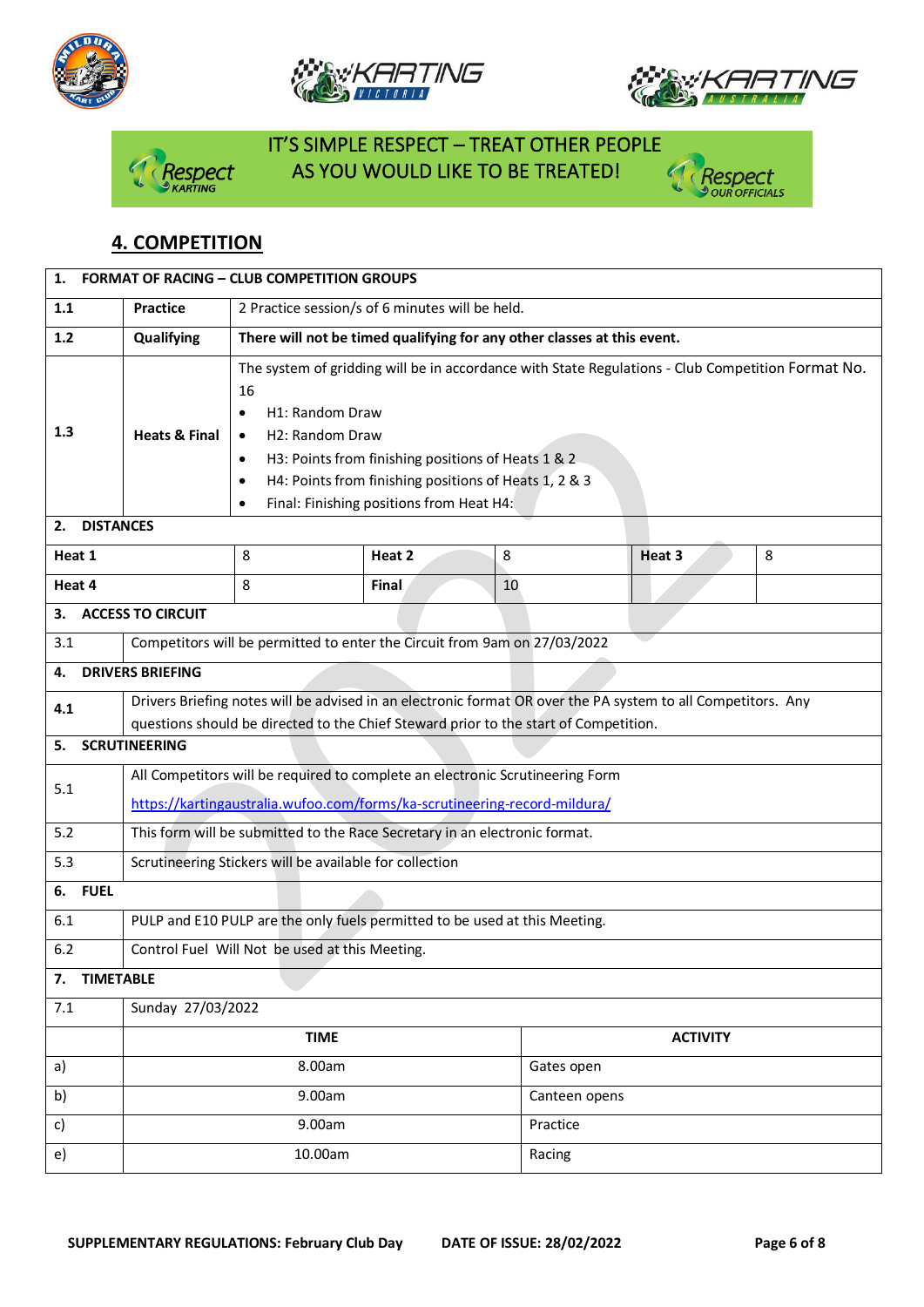







# IT'S SIMPLE RESPECT – TREAT OTHER PEOPLE Respect AS YOU WOULD LIKE TO BE TREATED!



| <b>TROPHIES AND PRIZES</b><br>8. |                                                                                                                                                                                                                                                                                                                                                                                        |  |  |  |  |
|----------------------------------|----------------------------------------------------------------------------------------------------------------------------------------------------------------------------------------------------------------------------------------------------------------------------------------------------------------------------------------------------------------------------------------|--|--|--|--|
| 8.1                              | Trophies for the meeting will be awarded to the first three placegetters in each Class/Division. The winner of the<br>day will be the Driver who wins the Final - "Final Only Counts".<br>Trophies will only be presented if CLASSES meet minimum ENTRY requirements.<br>(401 Point Score System will be used - DNF points = Number of Laps Completed, DNS & DSQ Points = Zero Points) |  |  |  |  |
| 8.2                              | There will be a gathering for a Presentation of at the end of CompetitioOn in accordance with Government<br><b>Restrictions</b>                                                                                                                                                                                                                                                        |  |  |  |  |

## **4. CIRCUIT SPECIFIC REQUIREMENTS**

| 1.   | <b>PADDOCK ALLOCATION</b>                                                                                                                                                                                            |  |  |
|------|----------------------------------------------------------------------------------------------------------------------------------------------------------------------------------------------------------------------|--|--|
|      | Paddock allocation Will Not will occur for the Meeting                                                                                                                                                               |  |  |
| 2.   | <b>MEDICAL SERVICES</b>                                                                                                                                                                                              |  |  |
| 2.1. | Any Medical assistance that is required outside of the operating hours when Kart's are not on the Race Track please<br>contact 000. The address to give to the Emergency Services is:                                |  |  |
|      | "Your Specific Location"                                                                                                                                                                                             |  |  |
|      | Mildura Kart Raceway                                                                                                                                                                                                 |  |  |
|      | 3325 Walnut Avenue, Mildura South, 3501, Vic                                                                                                                                                                         |  |  |
| 3.   | <b>KART RETRIEVAL</b>                                                                                                                                                                                                |  |  |
| 3.1. | Pit Crew with trolleys Will Not be given access to the Circuit during Qualifying and Racing.                                                                                                                         |  |  |
| 3.2. | Retrieval of Karts is at the discretion of the Clerk of the Course                                                                                                                                                   |  |  |
| 3.3. | Pit Crew must only enter the Circuit when permitted by the Grid Marshal or the Clerk of the Course and then only if<br>wearing a HIGH VISIBILITY SAFETY VEST on the upper torso.                                     |  |  |
| 3.4. | Karts can be retrieved via OUT-grid with permission/direction from Officials                                                                                                                                         |  |  |
| 4.   | <b>ADDITIONAL VENUE REQUIREMENTS</b>                                                                                                                                                                                 |  |  |
| 4.1. | Subject to any applicable laws which may govern the access of animals, including but not limited to guide dogs, no<br>animals are allowed anywhere within the facility.                                              |  |  |
| 4.2. | No dumping of Fuel or Tyres, please make your own arrangements.                                                                                                                                                      |  |  |
| 4.3. | No unlicenced driving of motor vehicles permitted at the Circuit.                                                                                                                                                    |  |  |
| 4.4. | No motorised scooters, mini bikes, roller blading, skateboards, bicycles and tricycles allowed at the complex during the<br>entire Meeting. Officials may confiscate any such items for the duration of the Meeting. |  |  |
| 4.5. | Marquees are not to be erected without consent of the Club.                                                                                                                                                          |  |  |
| 4.6. | All pit shades to be secured                                                                                                                                                                                         |  |  |
| 4.7. | Camping is permitted in designated areas as directed by the club, Turn right upon entry through the gate                                                                                                             |  |  |
| 4.8. | Officials and Canteen staff only are permitted to park behind canteen, offenders vehicles will be removed                                                                                                            |  |  |
| 4.9. | Check our Face book page for updates as the meeting gets closer.<br>https://www.facebook.com/mildurakartclub                                                                                                         |  |  |